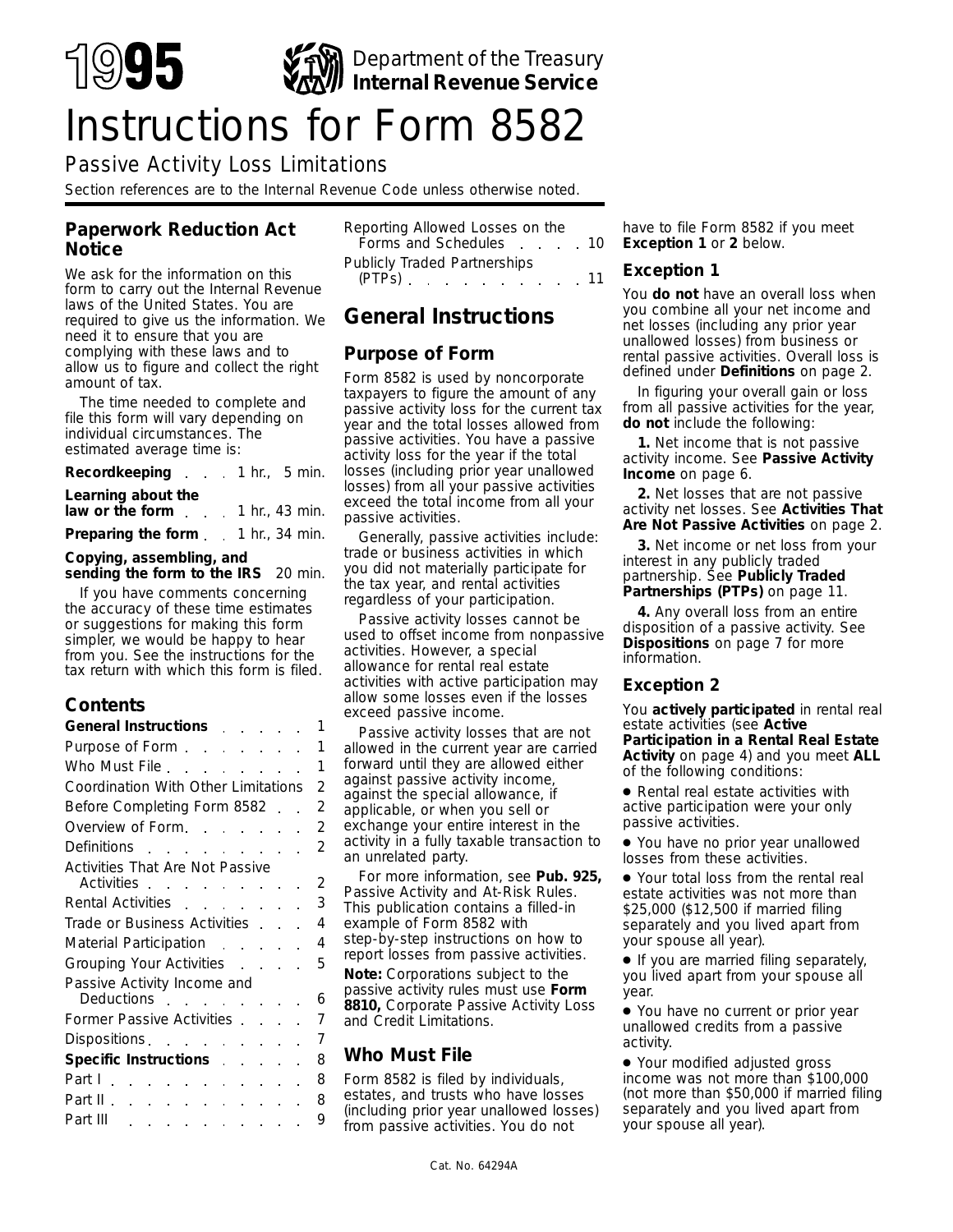● You do not hold any interest in a rental real estate activity as a limited partner or as a beneficiary of an estate or a trust.

For the definition of modified adjusted gross income, see the instructions for line 6 on page 8.

If you meet all the conditions listed above, your rental real estate losses are not limited and you do not need to complete Form 8582. For losses reported on line 22, Part I of Schedule E, enter the amount of the loss from line 22 on line 23 of Schedule E. For losses from a partnership or an S corporation, enter the amount of the allowable loss from Schedule K-1 in Part II, column (g), of Schedule E. For losses reported on line 32 of **Form 4835,** Farm Rental Income and Expenses, enter the amount of the allowable loss from line 32 on line 33c of Form 4835.

If you do not qualify for Exception 1 or 2, you must complete Form 8582.

# **Coordination With Other Limitations**

Losses from passive activities generally are subject to other applicable limitations (e.g., basis and at-risk limitations) before they are subject to the passive loss limitations. Once a loss becomes allowable under these other limitations, you must determine whether the loss is limited under the passive loss rules. Get **Form 6198,** At-Risk Limitations, for details on the at-risk rules. However, capital losses that are allowable under the passive loss rules may be limited under section 1211. Similarly, percentage depletion deductions that are allowable under the passive loss rules may be limited under section 613A(d).

## **Before Completing Form 8582**

To see if your activity is treated as a passive activity, read:

● **Trade or Business Activities** if your activity is a trade or business activity (page 4).

● **Rental Activities** if your activity is the renting of tangible property (page 3).

● **Material Participation** (page 4).

● **Grouping Your Activities** (page 5). To see how to treat income and

deductions from your activity, read: ● **Passive Activity Income and Deductions, Former Passive Activities,** and **Dispositions** (pages 6 and 7).

To see how to enter income and losses on Form 8582, read the instructions for Worksheets 1 and 2 (page 8).

# **Overview of Form**

The form consists of three parts.

**Part I—1995 Passive Activity Loss.—** Use Part I to combine the net income and net loss from all passive activities to determine if you have a passive activity loss for 1995.

If the net losses from all passive activities exceed the net income from all passive activities, you will have a passive activity loss for 1995.

**Part II—Special Allowance for Rental Real Estate With Active Participation.—**Use Part II to figure the maximum amount of rental loss allowed if you have a net loss from a rental real estate activity with active participation.

**Part III—Total Losses Allowed.—**Use Part III to figure the amount of the passive activity loss (as determined in Part I) that is allowed for 1995 from all passive activities.

# **Definitions**

Except as otherwise indicated, the following terms in these instructions are defined as shown below.

**Net income** means the excess of current year income over current year deductions from the activity. This includes any current year gains or losses from the disposition of assets or an interest in the activity.

**Net loss** means the excess of current year deductions over current year income from the activity. This includes any current year gains or losses from the disposition of assets or an interest in the activity.

**Overall gain** means the excess of the "net income" from the activity over the prior year unallowed losses from the activity.

**Overall loss** means the excess of the prior year unallowed losses from the activity over the "net income" from the activity or the prior year unallowed losses from the activity plus the "net loss" from the activity.

**Prior year unallowed losses** means the losses from an activity that were disallowed under the passive activity loss limitations in a prior year and carried forward to the tax year under section 469(b). See Regulations section 1.469-1(f)(4) and Pub. 925.

# **Activities That Are Not Passive Activities**

The following are not passive activities:

**1.** Trade or business activities in which you materially participated for the tax year.

**2.** Any rental real estate activity in which you materially participated, if you were a "real estate professional" for the tax year. You were a real estate professional only if you met both of the following conditions:

**a.** More than half of the personal services you performed in trades or businesses were performed in real property trades or businesses in which you materially participated, and

**b.** You performed more than 750 hours of services in real property trades or businesses in which you materially participated.

For purposes of this rule, each interest in rental real estate is a separate activity, unless you elect to treat all interests in rental real estate as one activity.

If you are married filing jointly, either you or your spouse must separately meet both of the above conditions, without taking into account services performed by the other spouse.

A real property trade or business is any real property development, redevelopment, construction, reconstruction, acquisition, conversion, rental, operation, management, leasing, or brokerage trade or business. Services you performed as an employee are not treated as performed in a real property trade or business unless you owned more than 5% of the stock (or more than 5% of the capital or profits interest) in the employer.

**Note:** *If an activity qualifies for the exception described above in 1995, but has a prior year unallowed loss, the prior year unallowed loss is treated as a loss from a former passive activity. See Former Passive Activities on page 7.*

**3.** An interest in an oil or gas well drilled or operated under a working interest if at any time during the tax year you held the working interest directly or through an entity that did not limit your liability (such as a general partner interest in a partnership). This exception applies regardless of whether you materially participated in the activity for the tax year.

If, however, your liability was not unlimited for the entire year (e.g., you converted your general partner interest to a limited partner interest during the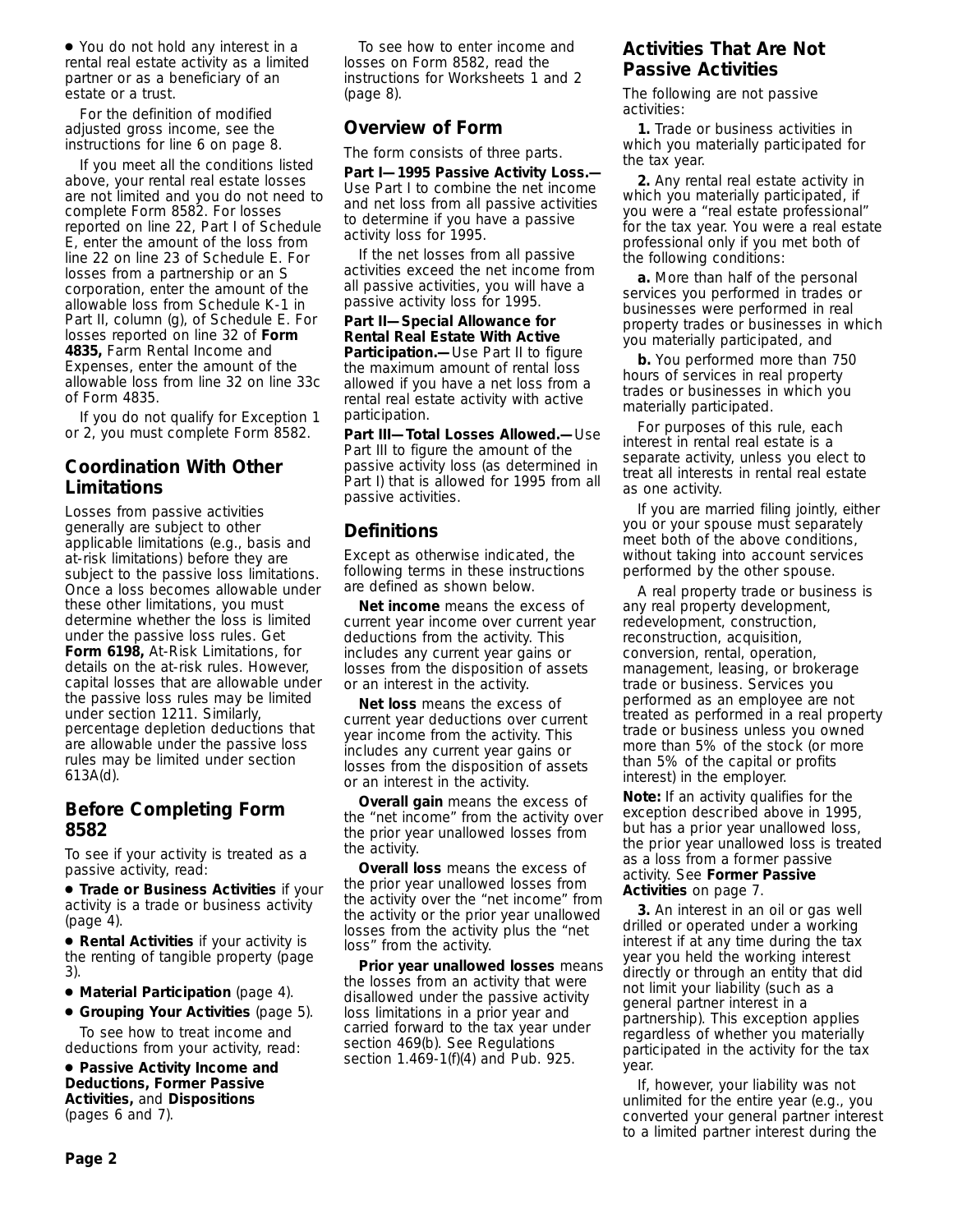year), some of your income and losses from the working interest may be treated as passive activity gross income and passive activity deductions. See Temporary Regulations section 1.469-1T(e)(4)(ii).

**4.** The rental of a dwelling unit you used as a residence if section 280A(c)(5) applies. This exception applies if you rented out a dwelling unit that you also used as a home during the year for a number of days that exceeds the greater of 14 days or 10% of the number of days during the year that the home was rented at a fair rental.

**5.** An activity of trading personal property for the account of owners of interests in the activity. See Temporary Regulations section 1.469-1T(e)(6).

Generally, income and losses from these activities should not be entered on Form 8582. However, losses from these activities may be subject to limitations other than the passive loss rules.

## **Rental Activities**

A rental activity is a passive activity even if you materially participated in the activity (other than a rental real estate activity in which you materially participated, if you were a real estate professional).

However, if you meet any one of the six exceptions listed below, the rental of the property is not treated as a rental activity. See **Reporting Income and Losses From the Activities** below if you meet any of the exceptions.

An activity is a rental activity if tangible property (real or personal) is used by customers or held for use by customers and the gross income (or expected gross income) from the activity represents amounts paid (or to be paid) mainly for the use of the property. The activity is considered a rental activity even if the use is under a lease, a service contract, or some other arrangement that is not called a lease.

## **Exceptions**

An activity is not a rental activity if:

**1.** The **average period of customer use** of the rental property is 7 days or less.

Figure the **average period of customer use** for a class of property by dividing the total number of days in all rental periods by the number of rentals during the tax year. If the activity involves renting more than one class of property, multiply the average period of customer use of each class by the ratio of the gross rental income

from that class to the activity's total gross rental income. The activity's average period of customer use equals the sum of these class-by-class average periods weighted by gross income. See Regulations section 1.469-1(e)(3)(iii).

**2.** The **average period of customer use** (defined above) of the rental property is 30 days or less and **significant personal services** were provided in connection with making the rental property available for customer use.

**Significant personal services** include only services performed by individuals. In determining if personal services are significant, all the relevant facts and circumstances are taken into consideration. Facts and circumstances include the frequency of the services, the type and amount of labor required to perform the services, and the value of the services relative to the amount charged for the property's use.

**3. Extraordinary personal services** were provided in connection with making the rental property available for customer use.

Services provided in connection with making rental property available for customer use are **extraordinary personal services** only if the services are performed by individuals and the customers' use of the rental property is incidental to their receipt of the services.

**4.** The rental of the property is **incidental** to a nonrental activity.

The rental of property is **incidental** to an activity of holding property for investment if the main purpose of holding the property is to realize a gain from the appreciation of the property and the gross rental income is less than 2% of the smaller of the **unadjusted basis** of the property or the fair market value of the property.

**Unadjusted basis** means the cost of the property without regard to depreciation deductions or any other adjustment described in section 1016 that reduces basis.

The rental of property is **incidental** to a trade or business activity if:

**a.** You own an interest in the trade or business activity during the year;

**b.** The rental property was mainly used in the trade or business activity during the tax year or during at least 2 of the 5 preceding tax years; and

**c.** The gross rental income from the property is less than 2% of the smaller of the **unadjusted basis** of the property or the fair market value of the property.

Lodging provided for the employer's convenience to an employee or the employee's spouse or dependents is **incidental** to the activity or activities in which the employee performs services.

**5.** You customarily make the rental property available during defined business hours for nonexclusive use by various customers.

**6.** You provide property for use in a nonrental activity of a partnership, an S corporation, or a joint venture in your capacity as an owner of an interest in such partnership, S corporation, or joint venture.

For example, if a partner contributes the use of property to a partnership, none of the partner's distributive share of partnership income is income from a rental activity unless the partnership is engaged in a rental activity. In addition, a partner's gross income attributable to a guaranteed payment under section 707(c) is not income from a rental activity. The determination of whether the property used in the activity is provided in the partner's capacity as an owner of an interest in the partnership is made on the basis of all the facts and circumstances.

#### **Reporting Income and Losses From the Activities**

If you meet any of the six exceptions listed above, your rental of the property is not a rental activity. You must then determine whether your rental of the property is a trade or business activity and, if so, whether you materially participated in the activity for the tax year (see **Trade or Business Activities** on page 4). If the activity is a trade or business activity in which you did not materially participate, enter the income and losses from the activity on Worksheet 2.

If you meet any of the six exceptions listed above and the activity is a trade or business activity in which you materially participated, report any income or loss from the activity on the forms or schedules you normally use.

If you **did not** meet any of the six exceptions, the rental activity is generally a passive activity. Special rules apply if you conduct the rental activity through a publicly traded partnership (PTP) or if any of the rules described under **Recharacterization of Passive Income** on page 7 apply. See the PTP rules on page 11.

If none of the special rules apply, a passive rental activity is entered on either Worksheet 1 or 2. Worksheet 1 is for passive rental real estate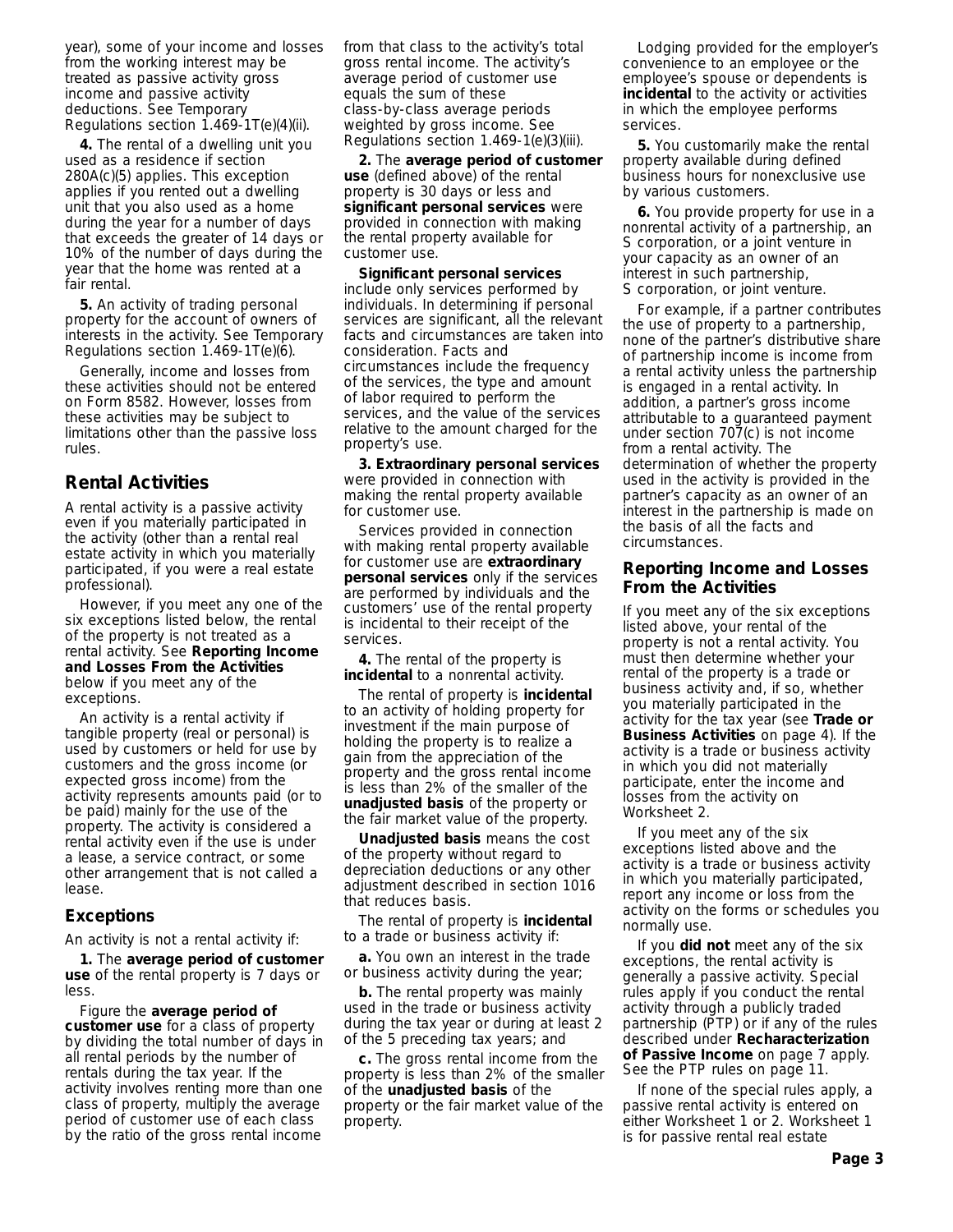#### activities in which you actively participated. See **Active Participation in a Rental Real Estate Activity**

below. Worksheet 2 is for passive rental real estate activities in which you did not actively participate, activities of renting personal property, and other passive trade or business activities. See the instructions for Worksheets 1 and 2 on page 8.

## **Active Participation in a Rental Real Estate Activity**

If you actively participated in a passive rental real estate activity, you may be able to deduct up to \$25,000 of the loss from the activity from nonpassive income. This special allowance is an exception to the general rule disallowing losses in excess of income from passive activities. The special allowance is not available if you were married, file a separate return for the year, and did not live apart from your spouse at all times during the year.

Only individuals and qualifying estates can actively participate in a rental real estate activity. Estates (other than qualifying estates) and trusts cannot actively participate. Limited partners cannot actively participate unless future regulations provide an exception.

You are not considered to actively participate in a rental real estate activity if at any time during the tax year your interest (including your spouse's interest) in the activity was less than 10% (by value) of all interests in the activity.

Active participation is a less stringent requirement than material participation (see **Material Participation** below). You may be treated as actively participating if you participated, for example, in making management decisions or arranging for others to provide services (such as repairs) in a significant and bona fide sense. Management decisions that can count as active participation include approving new tenants, deciding on rental terms, approving capital or repair expenditures, and other similar decisions.

An estate is treated as actively participating for tax years ending less than 2 years after the date of the decedent's death if the decedent would have satisfied the active participation requirements for the activity for the tax year the decedent died. Such an estate is a qualifying estate.

The maximum special allowance that single individuals and married individuals filing a joint return for the tax year can qualify for is \$25,000. The maximum is \$12,500 for married individuals who file separate returns for the tax year and who lived apart at all times during the tax year. The maximum special allowance for which an estate can qualify is \$25,000 reduced by the special allowance for which the surviving spouse qualified.

If your modified adjusted gross income (defined on page 8) is \$100,000 or less (\$50,000 or less if married filing separately), your loss is deductible up to the amount of the maximum special allowance referred to in the preceding paragraph. If your modified adjusted gross income is more than \$100,000 (\$50,000 if married filing separately), the special allowance is limited to 50% of the difference between \$150,000 (\$75,000 if married filing separately) and your modified adjusted gross income. When modified adjusted gross income is \$150,000 or more (\$75,000 or more if married filing separately), there is no special allowance.

If you qualify under the active participation rules, use Worksheet 1 and see page 8 of the instructions.

## **Trade or Business Activities**

A trade or business activity is an activity (other than a rental activity or an activity treated as incidental to an activity of holding property for investment) that:

**1.** Involves the conduct of a trade or business (within the meaning of section 162),

**2.** Is conducted in anticipation of starting a trade or business, or

**3.** Involves research or experimental expenditures deductible under section 174 (or that would be if you chose to deduct rather than capitalize them).

Trade or business activities are generally reported on Schedule C, C-EZ, or F, or in Part II or III of Schedule E.

#### **Reporting Income and Losses From the Activities**

**Trade or business activities with material participation.—**If you materially participated in a trade or business activity, the activity is **not** a passive activity. Report the income and losses from the activity on the form or schedule you normally use.

**Trade or business activities without material participation.—**If you did not materially participate in a trade or business activity, the activity is a passive activity. In general, you must use Worksheet 2 to determine the amount to enter on Form 8582. However, if you owned the activity through a publicly traded partnership or the activity is a significant

participation activity, special rules apply. See **Publicly Traded Partnerships (PTPs)** on page 11. See Pub. 925 for how to report income or losses from significant participation passive activities.

# **Material Participation**

**In general.—**Participation, for purposes of the material participation tests listed below, generally includes any work you did in connection with an activity if you owned an interest in the activity at the time you did the work. The capacity in which you did the work does not matter. However, work is not treated as participation if it is not work that an owner would customarily do in the same type of activity, and one of your main reasons for doing the work was to avoid the disallowance of losses or credits from the activity under the passive activity rules.

Work you did as an investor in an activity is not treated as participation unless you were directly involved in the day-to-day management or operations of the activity. Work done as an investor includes:

**1.** Studying and reviewing financial statements or reports on operations of the activity.

**2.** Preparing or compiling summaries or analyses of the finances or operations of the activity for your own use.

**3.** Monitoring the finances or operations of the activity in a nonmanagerial capacity.

You may prove your participation in an activity by any reasonable means. You do not have to maintain contemporaneous daily time reports, logs, or similar documents if you can establish your participation by other reasonable means. Reasonable means for this purpose may include, but are not limited to, the identification of services performed over a period of time and the approximate number of hours spent performing the services during that period, based on appointment books, calendars, or narrative summaries.

Participation by your spouse during the tax year in an activity you own may be counted as your participation in the activity. The participation by your spouse may be included as your participation even if your spouse did not own an interest in the activity and whether or not you and your spouse file a joint return for the tax year.

**Tests for individuals.—**You materially participated for the tax year in an activity if you satisfy one or more of the following tests: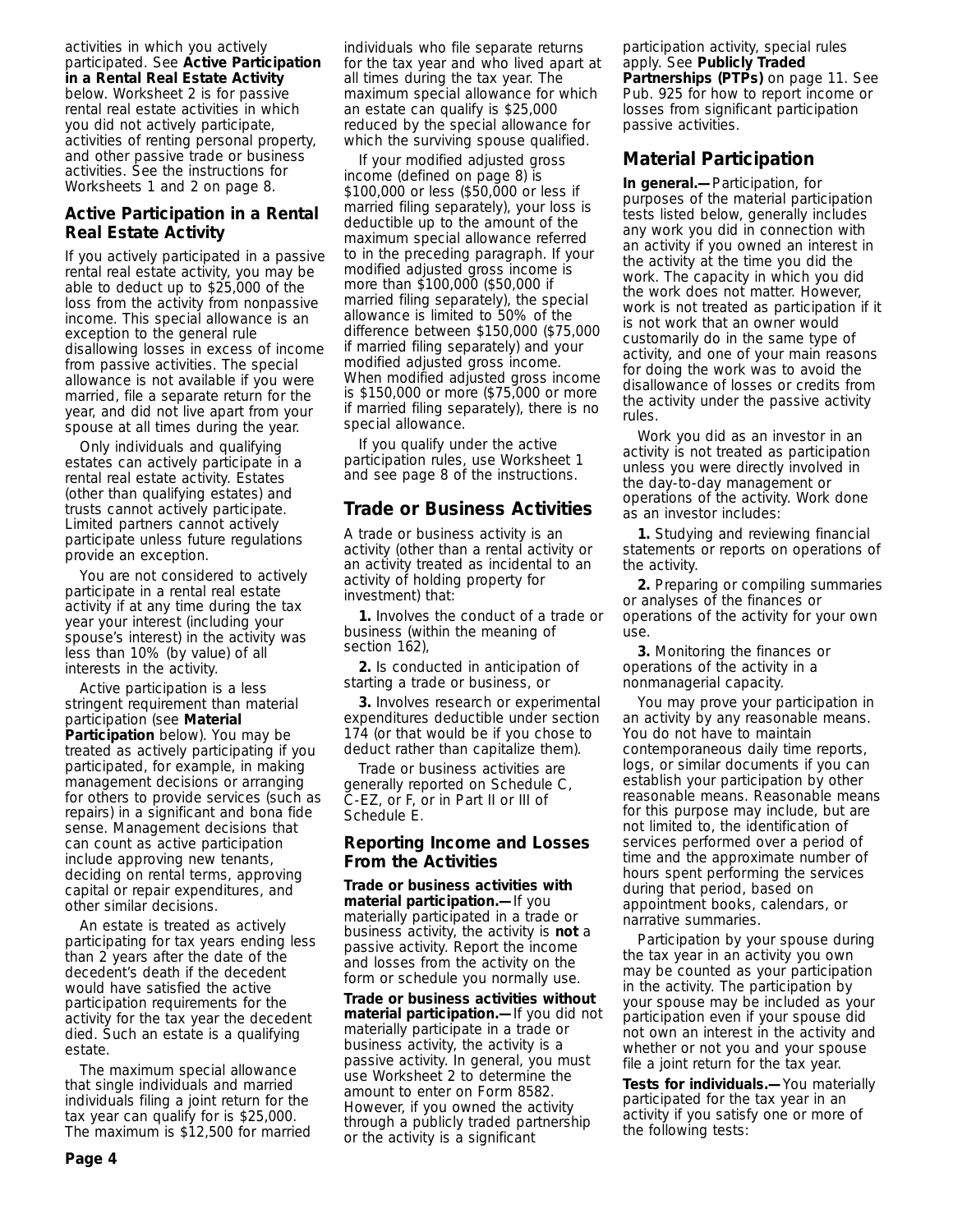**1.** You participated in the activity for more than 500 hours.

**2.** Your participation in the activity for the tax year was substantially all of the participation in the activity of all individuals (including individuals who did not own any interest in the activity) for the year.

**3.** You participated in the activity for more than 100 hours during the tax year, and you participated at least as much as any other individual (including individuals who did not own any interest in the activity) for the year.

**4.** The activity is a significant participation activity for the tax year, and you participated in all significant participation activities during the year for more than 500 hours. A **significant participation activity** is any trade or business activity in which you participated for more than 100 hours during the year and in which you did not materially participate under any of the material participation tests (other than this test 4).

**5.** You materially participated in the activity for any 5 (whether or not consecutive) of the 10 preceding tax years. When determining if you materially participated in tax years beginning before 1987 (other than a tax year of a partnership, an S corporation, an estate, or a trust ending after 1986), you materially participated only if you participated for more than 500 hours during the tax year.

**6.** The activity is a personal service activity in which you materially participated for any 3 (whether or not consecutive) preceding tax years. When determining if you materially participated for tax years beginning before 1987 (other than a tax year of a partnership, an S corporation, an estate, or a trust ending after 1986), you materially participated only if you participated for more than 500 hours during the tax year.

An activity is a personal service activity if it involves the performance of personal services in the fields of health, law, engineering, architecture, accounting, actuarial science, performing arts, consulting, or any other trade or business in which capital is not a material income-producing factor.

**7.** Based on all the facts and circumstances, you participated in the activity on a regular, continuous, and substantial basis during the tax year.

You did not materially participate in the activity under this seventh test, however, if you participated in the activity for 100 hours or less during the year. Your participation in managing the activity does not count

in determining whether you materially participated under this test if:

**a.** Any person (except you) received compensation for performing services in the management of the activity; or

**b.** Any individual spent more hours during the tax year than you spent performing services in the management of the activity (regardless of whether the individual was compensated for the management services).

**Special rules for limited partners.—**If you owned your interest in an activity as a limited partner, you generally **did not** materially participate in the activity. You **did** materially participate in the activity, however, if you met material participation tests 1, 5, or 6 above for the tax year.

You are not treated as a limited partner, for purposes of the material participation tests, however, if you were a general partner in the partnership at all times during the partnership's tax year ending with or within your tax year (or, if shorter, during the portion of the partnership's tax year in which you directly or indirectly owned your limited partner interest).

**Special rules for certain retired or disabled farmers and surviving spouses of farmers.—** Certain retired or disabled farmers and surviving spouses of farmers are treated as materially participating in a farming activity if the real property used in the activity would meet the estate tax rules for special valuation of farm property passed from a qualifying decedent. See Temporary Regulations section 1.469-5T(h)(2).

**Estates and trusts.—**The passive loss limitations apply in figuring the distributable net income and taxable income of an estate or trust. See Temporary Regulations section 1.469-1T(b)(2) and (3). The rules for determining material participation for this purpose have not yet been issued.

#### **Grouping Your Activities**

Generally, one or more trade or business activities or rental activities may be treated as a single activity if the activities make up an appropriate economic unit for the measurement of gain or loss under the passive activity rules. Whether activities make up an appropriate economic unit depends on all the relevant facts and circumstances. The factors given the greatest weight in determining whether activities make up an appropriate economic unit are:

**1.** Similarities and differences in types of trades or businesses,

**2.** The extent of common control,

**3.** The extent of common ownership,

**4.** Geographical location, and

**5.** Reliance between or among the activities.

**Example.** You have a significant ownership interest in a bakery and a movie theater in Baltimore and in a bakery and a movie theater in Philadelphia. Depending on all the relevant facts and circumstances, there may be more than one reasonable method for grouping your activities. For instance, the following groupings may or may not be permissible: a single activity, a movie theater activity and a bakery activity, a Baltimore activity and a Philadelphia activity, or four separate activities.

Once you choose a grouping under these rules, you must continue using that grouping in later tax years unless a material change in the facts and circumstances makes it clearly inappropriate.

The IRS may regroup your activities if your grouping fails to reflect one or more appropriate economic units and one of the primary purposes of your grouping is to avoid the passive activity limitations.

**Limitation on grouping certain activities.—**The following activities may not be grouped together:

**1.** A rental activity with a trade or business activity unless the activities being grouped together make up an appropriate economic unit, and

**a.** The rental activity is insubstantial relative to the trade or business activity or vice versa, or

**b.** Each owner of the trade or business activity has the same proportionate ownership interest in the rental activity. If so, the portion of the rental activity involving the rental of property to be used in the trade or business activity may be grouped with the trade or business activity.

**2.** An activity involving the rental of real property with an activity involving the rental of personal property (except for personal property provided in connection with the real property or vice versa).

**3.** Any activity with another activity in a different type of business and in which you hold an interest as a limited partner or as a limited entrepreneur (as defined in section 464(e)(2)) if that other activity engages in holding, producing, or distributing motion picture films or videotapes; farming; leasing section 1245 property; or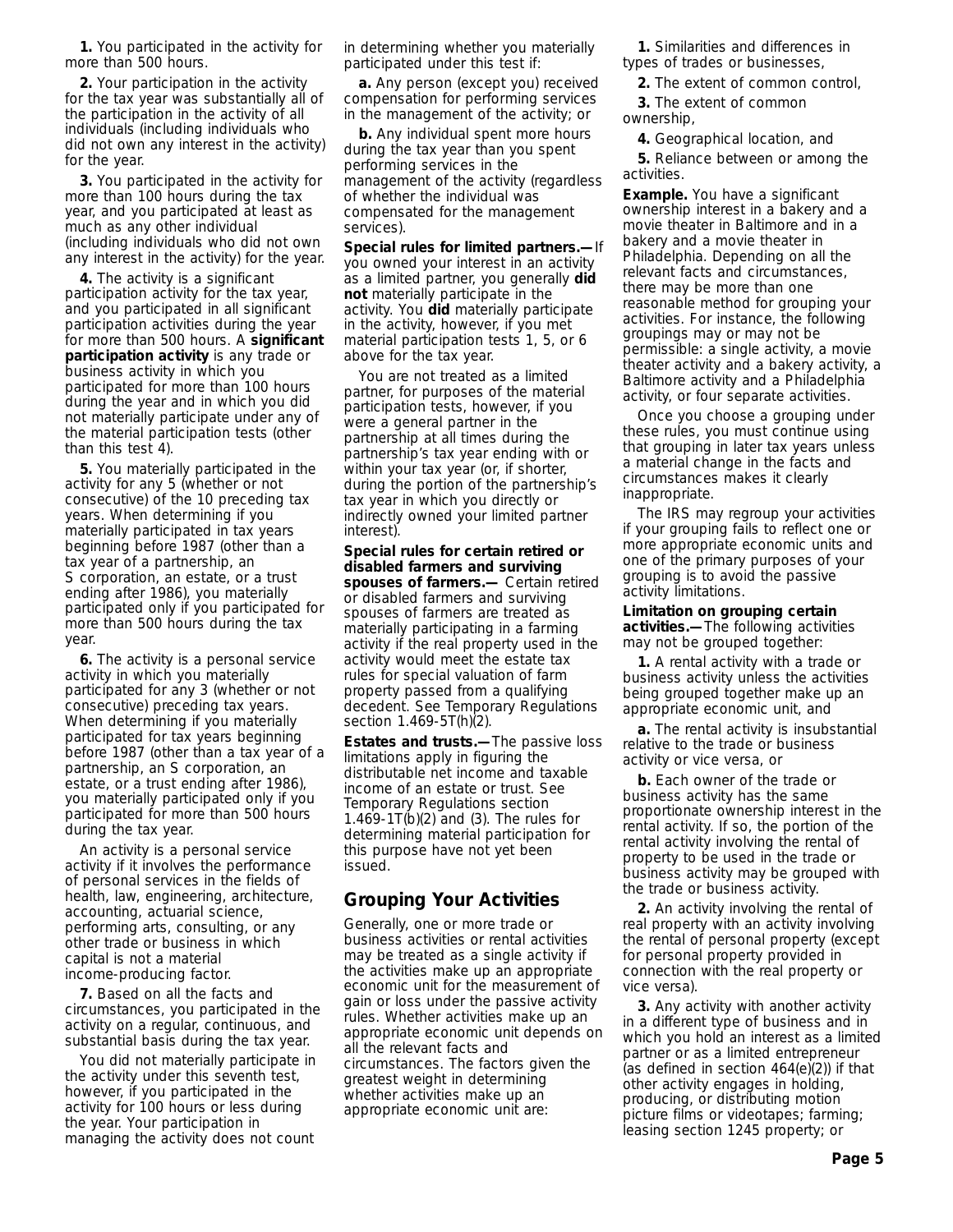exploring for (or exploiting) oil and gas resources or geothermal deposits.

**Activities conducted through partnerships, S corporations, and C corporations subject to section**

**469.—**Once a partnership or corporation determines its activities under these rules, a partner or shareholder may use these rules to group those activities with each other, with activities conducted directly by the partner or shareholder, and with activities conducted through other partnerships and corporations. A partner or shareholder may not treat as separate activities those activities grouped together by the partnership or corporation.

**Partial disposition of an activity.—** You may treat the disposition of substantially all of an activity as a separate activity if you can prove with reasonable certainty:

**1.** The prior year unallowed losses, if any, allocable to the part of the activity disposed of, and

**2.** The net income or loss for the year of disposition allocable to the part of the activity disposed of.

# **Passive Activity Income and Deductions**

Take into account only passive activity income and passive activity deductions in determining your net income or net loss from all passive activities or any passive activity. For example, if your passive activity is reported on Schedule C, C-EZ, E, or F, and the activity has no prior year unallowed losses or any gain or loss from the disposition of assets or an interest in the activity, take into account only the passive activity income and passive activity deductions from the activity in determining the amount to enter on Form 8582 and the worksheets.

If you own an interest in a passive activity through a partnership or an S corporation, the partnership or S corporation will generally provide you with the net income or net loss from the passive activity. If, however, the partnership or S corporation is required to state an item of gross income or deduction separately to you, and the gross income or deduction is passive activity gross income or a passive activity deduction (respectively), you must include that amount in figuring the net income or net loss entered on Form 8582 and the worksheets.

**Caution:** *The partnership or S corporation does not have a record of any prior year unallowed losses from the passive activities of the*

*partnership or S corporation. If you had prior year unallowed losses from this activity, they can be found in column (c) of your 1994 Worksheet 4.*

## **Passive Activity Income**

In determining your overall gain or loss from all passive activities or any passive activity, take into account only passive activity income. Do not enter income that is not passive activity income on Form 8582 or the worksheets. Passive activity income includes all income from passive activities, including (with certain exceptions described in Temporary Regulations section 1.469-2T(c)(2) and Regulations section 1.469-2(c)(2)) gain from the disposition of an interest in a passive activity or property used in a passive activity at the time of the disposition.

Passive activity income **does not** include the following:

● Income from an activity that is not a passive activity.

● Portfolio income, including interest, dividends, annuities, and royalties not derived in the ordinary course of a trade or business and gain or loss from the disposition of property that produces those types of income or is held for investment (see section 163(d)(5)). See Temporary Regulations section 1.469-2T(c)(3).

● Alaska Permanent Fund dividends.

● Personal service income, including salaries, wages, commissions, self-employment income from trade or business activities in which you materially participated for the tax year, deferred compensation, taxable social security and other retirement benefits, and payments from partnerships to partners for personal services. See Temporary Regulations section 1.469-2T(c)(4).

• Income from positive section 481 adjustments allocated to activities other than passive activities. See Temporary Regulations section 1.469-2T(c)(5).

● Income or gain from investments of working capital.

● Income from an oil or gas property if you treated any loss from a working interest in the property for any tax year beginning after 1986 as a nonpassive loss under the rule excluding working interests in oil and gas wells from passive activities. See Regulations section 1.469-2(c)(6).

● Any income from intangible property if your personal efforts significantly contributed to the creation of the property.

● Any income treated as income that is not passive activity income under

Temporary Regulations section 1.469-2T(f) and Regulations section 1.469-2(f). See **Recharacterization of Passive Income** on page 7.

● Overall gain from any interest in a publicly traded partnership.

● State, local, and foreign income tax refunds.

● Income from a covenant not to compete.

● Any reimbursement of a casualty or theft loss included in income to recover all or part of a prior year loss deduction, if the deduction for the loss was not treated as a passive activity deduction.

● Cancellation of debt income to the extent that, at the time the debt is discharged, the debt is not properly allocable under Temporary Regulations section 1.163-8T to passive activities.

#### **Passive Activity Deductions**

In determining your overall gain or overall loss from all passive activities or any passive activity, take into account only passive activity deductions. Do not take into account deductions that are not passive activity deductions. Passive activity deductions include all deductions from activities that are passive activities for the tax year and all deductions from passive activities that were disallowed under the passive loss rules in prior tax years and carried forward to the tax year under section 469(b). See Regulations section 1.469-1(f)(4).

Passive activity deductions include losses from dispositions of property used in a passive activity at the time of the disposition and losses from a disposition of less than your entire interest in a passive activity. See **Dispositions** on page 7 for the treatment of losses upon certain dispositions of your entire interest in an activity.

Passive activity deductions **do not** include the following:

● Deductions for expenses (other than interest expense) that are clearly and directly allocable to portfolio income.

● Interest expense, other than interest expense properly allocable under Temporary Regulations section 1.163-8T to passive activities (e.g., qualified home mortgage interest and capitalized interest expense are not passive activity deductions).

● Losses from dispositions of property that produce portfolio income or property held for investment.

● State, local, and foreign income taxes.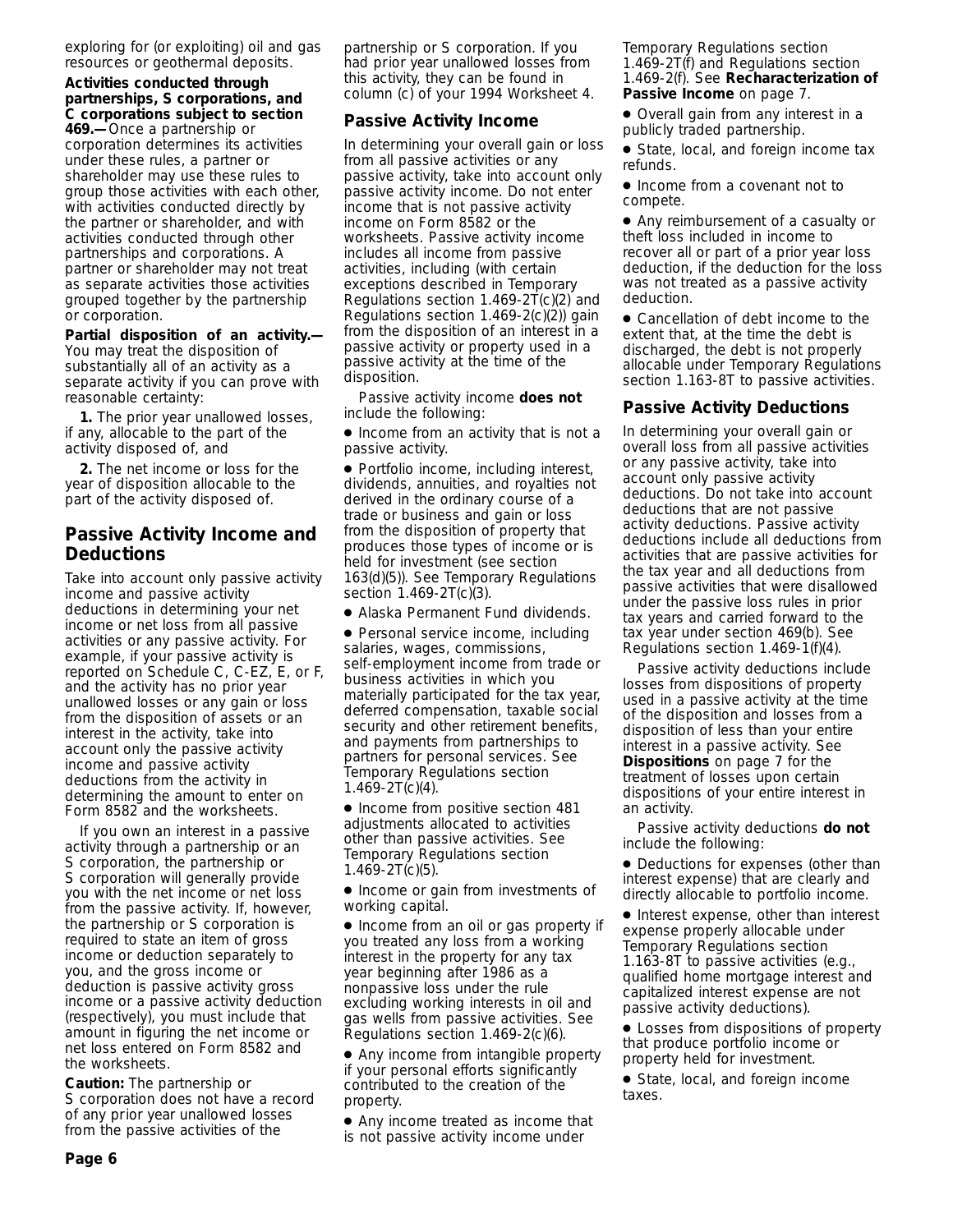● Miscellaneous itemized deductions that may be disallowed under section 67.

● Charitable contribution deductions.

• Net operating loss deductions, percentage depletion carryovers under section 613A(d), and capital loss carryovers.

● Deductions and losses that would have been allowed for tax years beginning before 1987, but for basis or at-risk limitations.

● Net negative section 481 adjustments allocated to activities other than passive activities. See Temporary Regulations section 1.469-2T(d)(7).

● Deductions for losses from fire, storm, shipwreck or other casualty, or from theft, if losses similar in cause and severity do not recur regularly in the activity.

● The deduction allowed under section 164(f) for one-half of self-employment taxes.

#### **Recharacterization of Passive Income**

Certain income from passive activities may be recharacterized and excluded from passive activity income. The amount of income recharacterized equals the net income from the sources below. If during the tax year you received net income from any sources described below (either directly or through a partnership or an S corporation), see Pub. 925 to find out how to report net income or loss from these sources. Also see Temporary Regulations section 1.469-2T(f) and Regulations section 1.469-2(f) for more information.

Income from the following sources may be subject to the net income recharacterization rules.

● Significant participation passive activities. A significant participation passive activity is any trade or business activity (defined on page 4) in which you participated for more than 100 hours during the tax year and did not materially participate.

• Rental of property when less than 30% of the unadjusted basis of the property is subject to depreciation.

● Passive equity-financed lending activities.

● Rental of property incidental to a development activity.

● Rental of property to a nonpassive activity.

● Acquisition of an interest in a pass-through entity that licenses intangible property.

# **Former Passive Activities**

A former passive activity is any activity that was a passive activity in a prior tax year, but is not a passive activity in the current tax year. A prior year unallowed loss from a former passive activity is allowed to the extent of the current year income from the activity.

If the current year net income from the activity is less than the prior year unallowed loss, enter the prior year unallowed loss and any current year net income from the activity on Form 8582 and the applicable worksheets.

If the current year net income from the activity is equal to or greater than the prior year unallowed loss from the activity, report the income and loss on the forms and schedules you would normally use; do not enter the amounts on Form 8582.

If the activity has a net loss for the current year, enter the prior year unallowed loss (but not the current year loss) on Form 8582 and the applicable worksheets.

To report a disposition of a former passive activity, follow the rules under **Dispositions** below.

# **Dispositions**

#### **Disposition of Less Than an Entire Interest**

Gains and losses from the disposition of less than an entire interest in an activity are treated as part of the net income or loss from the activity for the current year. A disposition of less than an entire interest does not trigger the allowance of prior year unallowed losses.

## **Disposition of an Entire Interest**

If you disposed of your entire interest in a passive activity or a former passive activity to an unrelated person in a fully taxable transaction during the tax year, your losses allocable to the activity for the year are not limited by the passive loss rules. A fully taxable transaction is a transaction in which you recognize all your realized gain or loss.

If you are using the installment method to report this kind of disposition, to figure the loss for the current year that is not limited by the passive loss rules, multiply your overall loss (which **does not** include losses allowed in prior years) by the following fraction:

Gain recognized in the current year

Unrecognized gain as of the beginning of the current year

A partner in a publicly traded partnership (PTP) is not treated as having disposed of an entire interest in an activity of a PTP until there is an entire disposition of the partner's interest in the PTP.

#### **Reporting an Entire Disposition on Schedule D or Form 4797**

When you completely dispose of your entire interest in a passive activity or a former passive activity, you may have to report net income or loss and prior year unallowed losses from the activity. All the net income and losses are reported on the forms and schedules you normally use.

Combine any income and losses (including any prior year unallowed losses) from the activity for the tax year to see if you have an overall gain or loss. If you have an overall gain from a passive activity and you have other passive activities to report on Form 8582, include the income, losses, and prior year unallowed losses on Worksheet 1 or 2. If this is your only passive activity or a former passive activity, report any income and losses (including any prior year unallowed losses) on the forms and schedules you normally use and do not include the income or losses on the worksheets or Form 8582.

If you have an overall loss when you combine the income and losses, do not use the worksheets or Form 8582 for the activity. Any losses (including prior year unallowed losses) are allowed in full. Report the income and losses on the forms and schedules you normally use.

If you must figure modified adjusted gross income for line 6 of Form 8582, the overall loss from this activity is a nonpassive loss and must be used when figuring modified adjusted gross income. This is because an overall loss from an entire disposition of a passive activity is a nonpassive loss when there is an aggregate loss from all other passive activities.

#### **Example 1: Activity with overall gain**

You sell your entire interest in a rental property in which you actively participated at a gain of \$15,525. \$7,300 of the gain is section 1231 gain (Form 4797, Part I) and \$8,225 is ordinary recapture income (Form 4797, Part II). The total loss you would report on line 23 of Schedule E (Form 1040) is (\$15,450). This includes a current year (\$2,800) net loss, and a (\$12,650) prior year unallowed loss.

If you had other passive activities reportable on Form 8582, you would make the following entries on Worksheet 1. You would enter the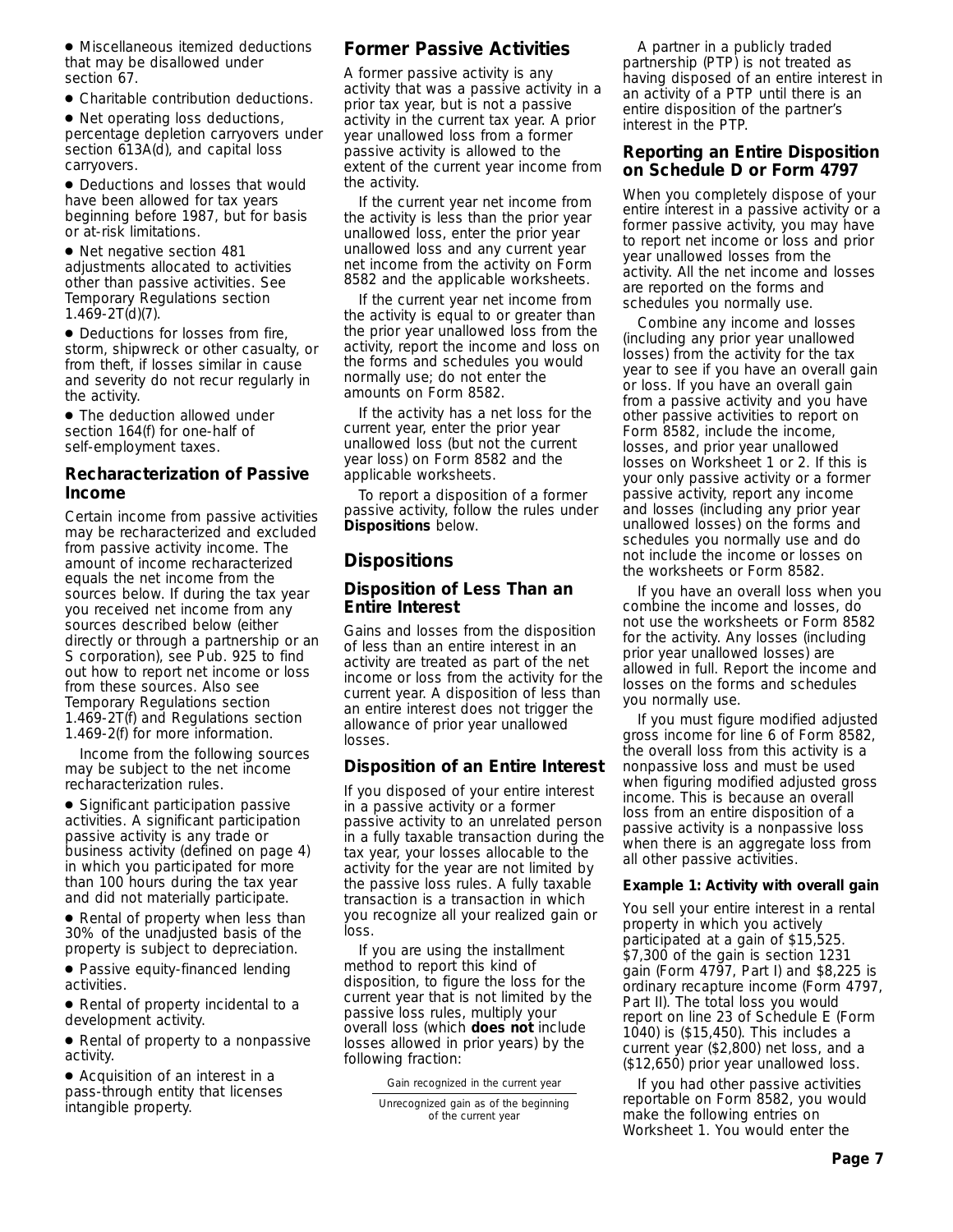\$15,525 gain on the disposition in column (a), the current year loss of (\$2,800) in column (b), and the prior year unallowed loss of (\$12,650) in column (c).

### **Example 2: Activity with overall loss**

You sell your entire interest in a limited partnership and this is your only passive activity. You have a current year Schedule E loss of (\$3,330), a Schedule E prior year unallowed loss of (\$1,115), and a Schedule D gain of \$2,000 from the sale of your interest in the partnership.

Because there is an overall loss of (\$2,445) after combining the gain and losses, none of the amounts are entered on Worksheet 2 or on Form 8582.

The net loss plus the prior year unallowed loss  $(\$3,330 + \$1,115 =$ \$4,445) is entered on Schedule E, Part II, column (i), and the \$2,000 gain on the sale is entered on Schedule D, in either Part I or Part II, depending on how long the partnership interest was held.

# **Specific Instructions**

# **Part I**

## **Worksheet 1**

Individuals and qualifying estates who actively participated in rental real estate activities should use Worksheet 1 and include the income or loss from those activities on lines 1a through 1d of Form 8582. Use Worksheet 2 to figure the amounts to enter on lines 2a, 2b, and 2c if you did not actively participate in a rental real estate activity.

**Caution:** *Do not enter a prior year unallowed loss in column (c) of Worksheet 1 unless you actively participated in the activity in both the year the loss arose and the current tax year. If you did not actively participate in both years, enter the prior year unallowed loss in column (c) of Worksheet 2.*

*Married individuals who are filing separate returns and did not live apart from their spouse at all times during the tax year do not qualify under the active participation rule and should use Worksheet 2 instead of Worksheet 1. To take advantage of the \$25,000 allowance, married individuals must file a joint return.*

See Pub. 925 for an example showing how to complete the worksheet.

**Column (a).—**Enter the net income from each activity. For example, if a Schedule C activity has current year profit of \$5,000 and a Form 4797 gain of \$2,000, enter \$7,000 in column (a). Enter the total of column (a) on line 1a of Form 8582.

**Column (b).—**Enter the net loss for each activity. For example, if a Schedule E rental activity has a current year loss of (\$4,500) on line 22 of Schedule E and a current year Form 4797 loss of (\$1,000), enter (\$5,500) in column (b). Do not enter any prior year unallowed losses in this column. Enter the total of column (b) on line 1b of Form 8582.

**Column (c).—**Enter the prior year unallowed losses for each activity. These amounts can be found on Worksheet 4, column (c), of your 1994 Form 8582. Enter the total of column (c) from your 1995 Worksheet 1 on line 1c of Form 8582.

**Columns (d) and (e).—**Combine income and losses in columns (a) through (c) for each activity and enter any overall gain for the activity in column (d) or any overall loss for the activity in column (e). Do not enter amounts from columns (d) and (e) on Form 8582. These amounts will be used when Form 8582 is completed to figure the loss allowed for the current year.

# **Worksheet 2**

Use Worksheet 2 for passive trade or business activities, for passive rental real estate activities that do not qualify for the special allowance, and for rental activities other than rental real estate activities.

Pub. 925 has examples of a completed Form 8582 and worksheets.

**Column (a).—**Enter the net income for each activity. (See the example included in the instructions under column (a) for Worksheet 1, above.) Enter the total of column (a) on line 2a of Form 8582.

**Column (b).—**Enter the net loss for each activity. (See the example included in the instructions under column (b) of Worksheet 1, above.) Enter the total of column (b) on line 2b of Form 8582.

**Column (c).—**Enter the prior year unallowed losses for each activity. These amounts can be found on Worksheet 4, column (c), of your 1994 Form 8582. Enter the total of column (c) from your 1995 Worksheet 2 on line 2c of Form 8582.

**Columns (d) and (e).—**Combine income and losses in columns (a) through (c) for each activity and enter any overall gain for the activity in column (d) or any overall loss for the activity in column (e). Do not enter amounts from columns (d) and (e) on

Form 8582. These amounts will be used when Form 8582 is completed to figure the loss allowed for the current year.

**Line 3.—**If line 3 shows net income or zero, all your losses are allowed, including any prior year unallowed losses entered on line 1c or 2c. Do not complete Form 8582. Take the losses to the form or schedule you normally report them on.

# **Part II**

Enter all numbers in Part II as positive amounts (i.e., greater than zero).

#### **Examples:**

**1.** Line 1d has a loss of \$47,000 and line 3 has a loss of \$42,000. Enter \$42,000 as a positive number on line 4.

**2.** Line 4 has a loss of \$42,000 and line 8 is \$25,000. Enter \$25,000 as a positive number on line 9.

**Line 5.—**Married persons filing separate returns who lived apart at all times during the year should enter \$75,000 on line 5 instead of \$150,000. Married persons filing separate returns who lived together at any time during the year are not eligible for the special allowance. They must enter zero on line 9 and go to line 10.

**Line 6.—**To figure **modified adjusted gross income** for this line, combine all the amounts you would use to figure adjusted gross income except do not take into account:

● Passive income or loss included on Form 8582;

● Any rental real estate loss allowed under section 469(c)(7) to real estate professionals (defined under **Activities That Are Not Passive Activites** on page 2).

● Any overall loss from a PTP;

• The taxable amount of social security and tier 1 railroad retirement benefits;

● The deduction allowed under section 219 for contributions to IRAs and certain other qualified retirement plans;

• The deduction allowed under section 164(f) for one-half of self-employment taxes, **or**

● The exclusion from income of interest from series EE U.S. savings bonds used to pay higher education expenses.

Include portfolio income or expenses that are clearly and directly allocable to portfolio income in the modified adjusted gross income computation. Any income that is treated as nonpassive income is included in the computation of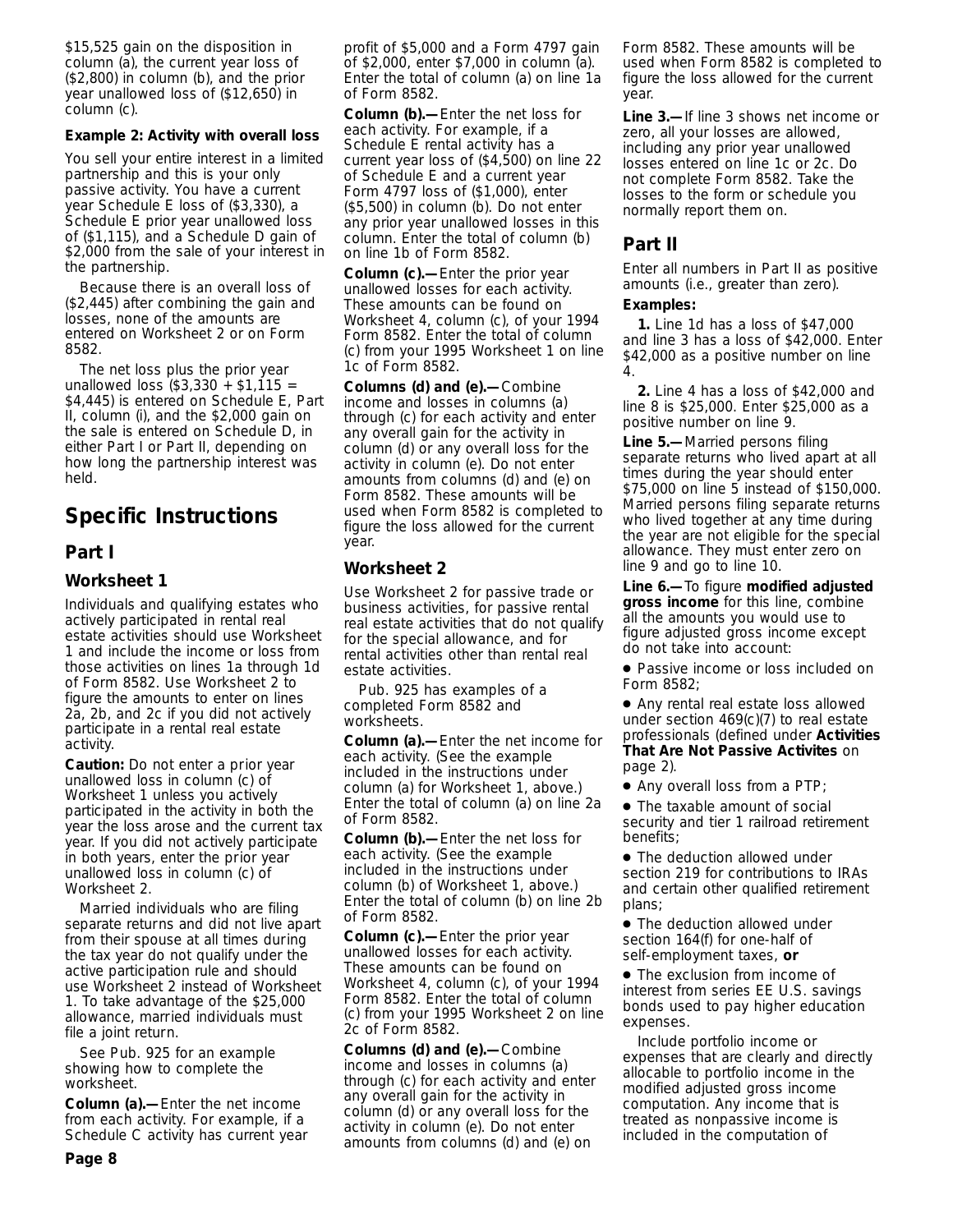modified adjusted gross income. For example, overall gain from a publicly traded partnership and net income from an activity or item of property subject to the recharacterization of passive income rules is nonpassive income. In addition, an overall loss from the entire disposition of a passive activity is not included on Form 8582. Instead, the overall loss is a nonpassive loss and must be included in the computation of modified adjusted gross income.

**Example.** If your adjusted gross income on line 31 of Form 1040 is \$92,000, and you had taxable social security benefits of \$5,500 on line 20b, your modified adjusted gross income would be \$86,500 (\$92,000 – \$5,500).

**Line 8.—**Do not enter more than \$12,500 on line 8 if you are married filing a separate return and you and your spouse lived apart at all times during the year. Married persons filing separate returns who lived together at any time during the year are not eligible for the special allowance. They must enter zero on line 9 and go to line 10.

## **Part III**

**Line 11.—**Use the worksheets on Form 8582 and the following instructions for those worksheets to figure the unallowed loss to be carried forward and the allowed loss to report on the forms and schedules for 1995. Worksheets 1 and 2, columns (d) and (e), will show whether an activity had an overall gain or loss. If you have activities that show overall gain in column (d) of Worksheet 1 or 2, report all the income and losses listed in columns (a), (b), and (c) for those activities on the proper forms and schedules.

If you have activities in Worksheet 1 or 2 that show an overall loss in column (e), you will have to allocate the allowed loss on line 11 of Form 8582 to those activities by completing Worksheets 3, 4, and 5 or 6.

Start with Worksheet 3 if you have any activities in Worksheet 1 with an overall loss in column (e) and an amount on line 9 of Form 8582. If you do not have activities with an overall loss in Worksheet 1 or line 9 does not have an entry, start with Worksheet 4 for any activities in Worksheet 1 or 2 that show an overall loss in column (e).

#### **Worksheet 3**

Use Worksheet 3 if you have activities in Worksheet 1 with an overall loss in column (e) and an amount on line 9 of Form 8582.

**Column (a).—**Enter the overall loss from column (e) of Worksheet 1 for each activity.

**Column (b).—**Divide each of the individual losses shown in column (a) by the total of all the losses in column (a) and enter the ratio for each of the activities in column (b). The total of all the ratios should equal 1.00.

**Column (c).—**Multiply line 9 of Form 8582 by each of the ratios in column (b) and enter the results in column (c). The total of column (c) should be the same as line 9 of Form 8582.

**Column (c) total is the same as column (a) total.—**If the total losses in column (c) are the same as the total losses in column (a), all the amounts in columns (a), (b), and (c) of Worksheet 1 should be reported on the proper forms and schedules. The losses in Worksheet 1 are allowed in full and are not carried over to Worksheet 4. Complete Worksheet 4 only if you have activities with overall losses in column (e) of Worksheet 2.

**Column (c) total is less than column (a) total.—**If the total losses in column (c) are less than the total losses in column (a), complete column (d).

**Column (d).—**Subtract column (c) from column (a) and enter the results in this column. Also enter on Worksheet 4 the name of the activities and the form or schedule on which the loss is to be reported. Enter the amounts from column (d) of this worksheet in column (a) of Worksheet 4. Also include in Worksheet 4 any activities from Worksheet 2 that have an overall loss in column (e) of that worksheet.

#### **Worksheet 4**

Complete Worksheet 4 if you have an overall loss in column (e) of Worksheet 2 or losses in column (d) of Worksheet 3 (column (e) of Worksheet 1, if you did not have to complete Worksheet 3).

**Column (a).—**Enter the amounts, if any, from column (d) of Worksheet 3 (column (e) of Worksheet 1 if you did not have to complete Worksheet 3). Also enter the losses, if any, shown in column (e) of Worksheet 2.

**Column (b).—**Divide each of the individual losses shown in column (a) by the total of all the losses in column (a) and enter the ratio for each of the activities in column (b). The total of all the ratios should equal 1.00.

**Column (c).—**Complete the following computation:

- **A.** Enter line 3 of Form 8582
- **B.** Enter line 9 of Form 8582  $\sim$
- **C.** Subtract line B from line A  $\mathbf{L} = \mathbf{L}$

Multiply line C by the ratios in column (b) and enter the results in column (c).

Use Worksheet 5 for the activities listed in Worksheet 4 if all the loss from the same activity is reported on one form or schedule. For example, use Worksheet 5 if all the loss from the activity is reported on Schedule E, even though part of the loss may be a current year Schedule E loss and part of it may be from a Schedule E prior year unallowed loss.

If you have losses from the same activity that are to be reported on two or more different schedules, use Worksheet 6 instead of Worksheet 5 for those activities. For example, if you have a Schedule C loss and you also have a Form 4797 loss from the sale of assets from the Schedule C activity, use Worksheet 6 instead of Worksheet 5.

#### **Worksheet 5**

**Column (a).—**Enter the activities shown in Worksheet 4 if all the loss from the same activity is to be reported on one form or schedule. The loss to enter in column (a) of this worksheet is the net loss plus the prior year unallowed loss for each activity you enter in this worksheet. This amount can be found by adding the losses in columns (b) and (c) of Worksheets 1 and 2.

**Column (b).—**Enter the amounts from column (c) of Worksheet 4 for the activities listed in this worksheet. These are your **unallowed losses for 1995.** Keep a record of these amounts so the losses can be used to figure your passive activity loss next year.

**Column (c).—**Subtract column (b) from column (a). These are the **losses allowed for 1995.** The amounts in this column should be reported on the form or schedule you normally use.

See the forms and schedules listed under **Reporting Allowed Losses on the Forms and Schedules** on page 10. Pub. 925 also has an extensive example of how to report passive income and losses on the forms and schedules.

#### **Worksheet 6**

Use Worksheet 6 if you have losses from the same activity that are reported on two or more different forms and schedules. Worksheet 6 will allocate the loss allowed and unallowed for the activity and the loss allowed on the different forms or schedules used to report the losses. Only the losses that would cause a difference in the tax liability if they were reported on a different form or schedule are kept separate. Any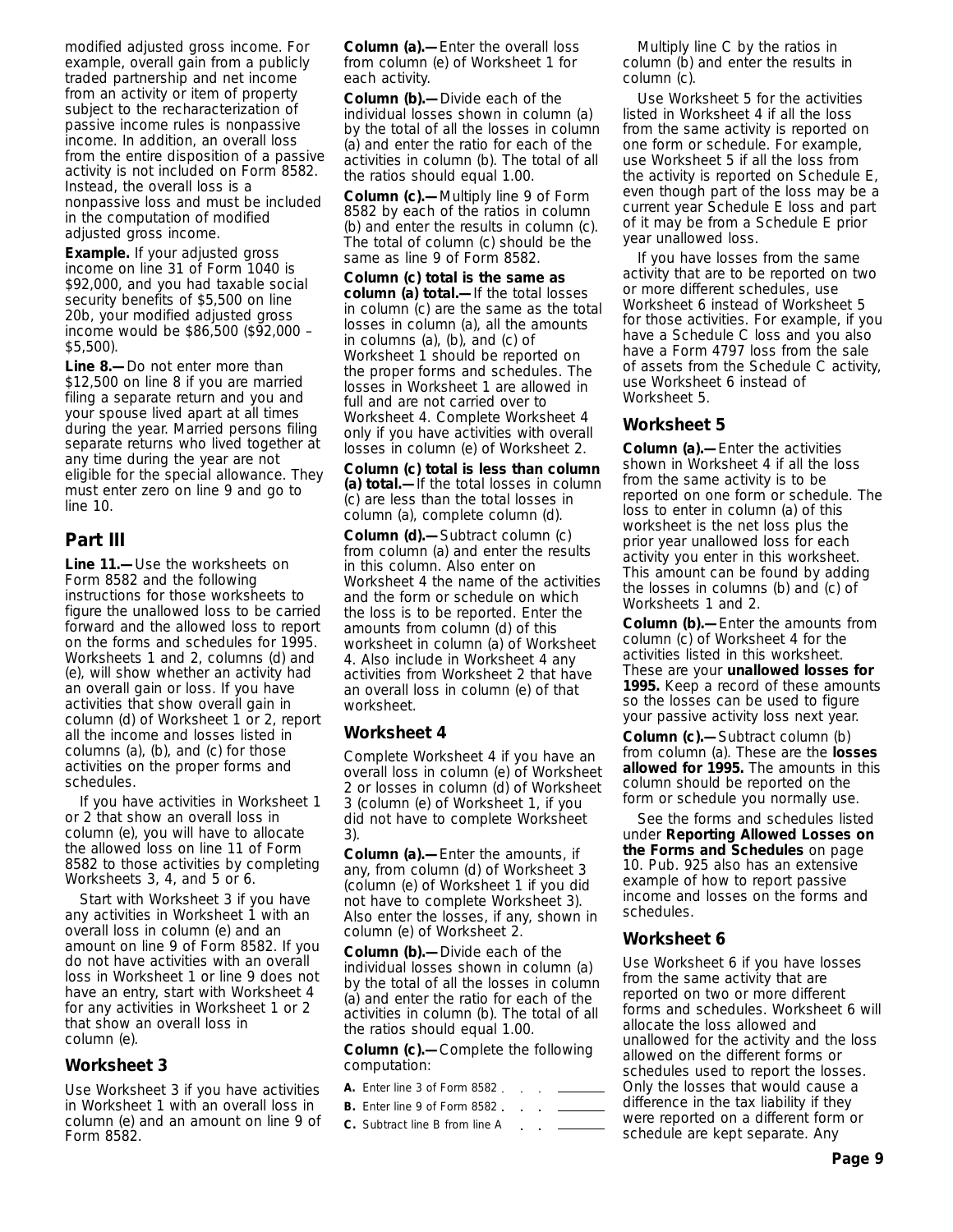losses from the following forms or schedules should be kept separate:

● Schedules C, D (Parts I and II), E, and F.

● Forms 4684 (Section B), 4797 (Parts I and II), and 4835.

Make a copy of Worksheet 6 to use for each additional activity for which you have losses reported on two or more different forms or schedules. When making entries in Worksheet 6, enter the name of the form or schedule on the line above line 1a.

**Line 1a, column (a).—**Enter the net loss plus any prior year unallowed loss from the activity that goes on the same form, or in the case of Schedule D and Form 4797, the same part (Part I or Part II).

**Line 1b, column (a).—**Enter any net income from the activity that goes on the same form or schedule as the loss on line 1a, column (a). For example, you entered a prior year unallowed loss from Form 4797, Part I, on line 1a and this year you have a current year gain that is also reported on Form 4797, Part I. Enter the gain on line 1b, column (a). If the activity did not have a Form 4797, Part I gain, enter zero on line 1b, column (a).

**Line 1c, column (b).—**Subtract line 1b, column (a) from line 1a, column (a), and enter the result in column (b). If line 1b, column (a), is more than line 1a, column (a), enter zero in column (b).

**Column (c).—**Divide each of the losses entered in column (b) by the total of column (b) and enter the ratio in this column. The total of this column should be 1.00.

**Column (d).—**Find the unallowed loss for this activity in Worksheet 4, column (c), and multiply that unallowed loss by the ratio in column (c) of this worksheet. If you have entries in column (b) of this worksheet that show zero, also enter zero for that form or schedule in this column.

The amount in this column is the **unallowed loss for 1995.** Keep a record of this worksheet so that you can use the losses to figure your passive activity loss next year.

**Column (e).—**Subtract the amount in column (d) from the loss entered on line 1a, column (a). This is the **allowed loss for 1995** to be entered on the forms or schedules. The forms and schedules you report on should show the losses from this column and the income, if any, for that activity from column (a) of Worksheet 1 or 2.

See the forms and schedules listed under **Reporting Allowed Losses on the Forms and Schedules** below. Pub. 925 also has an extensive

example of how to report passive income and losses on the forms and schedules.

# **Reporting Allowed Losses on the Forms and Schedules**

**Line 3 is income.—**If line 3 of Form 8582 shows net income or zero, all the losses in columns (b) and (c) of Worksheets 1 and 2 are allowed in full. Report the income and losses in columns (a), (b), and (c) of Worksheets 1 and 2 on the forms and schedules normally used.

**Line 11 is the same as the total of lines 1b, 1c, 2b, and 2c.—**If this is the case, all the losses in columns (b) and (c) of Worksheets 1 and 2 are allowed in full. Report the income and losses in columns (a), (b), and (c) of Worksheets 1 and 2 on the forms and schedules normally used.

**Columns (a) and (c) of Worksheet 3 are the same amount.—**If this is the case, all the losses in columns (b) and (c) of Worksheet 1 are allowed in full. Report the income and losses in columns (a), (b), and (c) of Worksheet 1 on the forms and schedules normally used.

**Losses allowed in column (c) of Worksheet 5.—**The amounts shown in column (c) of Worksheet 5 are the losses allowed for 1995 for the activities listed in that worksheet. Report the loss allowed from column (c) of Worksheet 5 and the income, if any, for that activity shown in column (a) of Worksheet 1 or 2, on the form or schedule normally used.

**Losses allowed in column (e) of Worksheet 6.—**The amounts shown in column (e) of Worksheet 6 are the losses allowed for 1995 for the activity listed in that worksheet. Report the losses allowed from column (e) of Worksheet 6 and the income, if any, for that activity shown in column (a) of Worksheet 1 or 2, on the forms or schedules normally used.

**Schedules C and F, and Form 4835.—** Enter on the net profit or loss line of your schedule or form, the allowed passive activity loss from the worksheet. To the left of the entry space write "PAL."

If the net profit or loss line on your form or schedule shows net profit for the year, reduce the net profit by the allowed loss from Worksheet 5 or 6 and enter the result on the net profit or loss line. For example, Schedule C shows net profit for the year of \$5,000. The activity also has a Form 4797 gain of \$2,500 and a prior year unallowed Schedule C loss of (\$6,000). The loss allowed for 1995 is (\$6,000). Line 31 would show a net

loss of (\$1,000). To arrive at this answer, subtract the loss allowed for the year (\$6,000) from the net profit for the year (\$5,000). To the left of the entry space, write "PAL."

See Schedule D and Form 4797 instructions below if you also had passive gains and losses from the sale of assets or an interest in the passive activity.

**Schedule E, Part I.—**Enter the allowed loss from the worksheet on line 23 of Schedule E. An activity that has net profit for the year and prior year unallowed losses will have net profit on line 22 and the allowed loss on line 23. The allowed loss on line 23 will include the loss allowed to the extent of the net profit. Line 24 of Schedule E will show total net profit and line 25 will show total losses allowed (both passive and nonpassive). Line 26 will show the total net profit or loss.

**Schedule E, Parts II and III.—**Any net income shown on your Schedule K-1 that is passive income should be entered as passive income in the appropriate column of Schedule E, Part II or III. Enter the passive loss allowed from Worksheet 5 or 6 in the appropriate column for passive losses. The passive losses allowed include the loss allowed to the extent of any net income from the activity. See Schedule D and Form 4797 instructions below if you also had passive gains or losses from the sale of assets or an interest in the passive activity.

**Form 4684, Section B.—**Any passive activity gain from Form 4684 remains unchanged. It was used on Form 8582 to determine allowable passive activity losses. If you did not have passive activity losses on Form 4684, complete Form 4684 and follow the instructions for that form regarding where to report the gain.

If you had passive activity losses from Form 4684, cross through the amount you first entered on line 31, 32, 38a, 38b, or 39 and show the allowed loss from the worksheet. To the left of the entry space write "PAL."

**Schedule D and Form 4797.—**If you sold assets from a passive activity or if you sold an interest in your passive activity, all gains from the activities should be shown on the appropriate line of Schedule D or Form 4797. Identify the gain as "From passive activity." Enter any allowed losses for Schedule D or Form 4797 on the appropriate line and to the left of the entry space write "PAL."

**Entire disposition with an overall loss.—**If you had an entire disposition of your interest in a passive activity